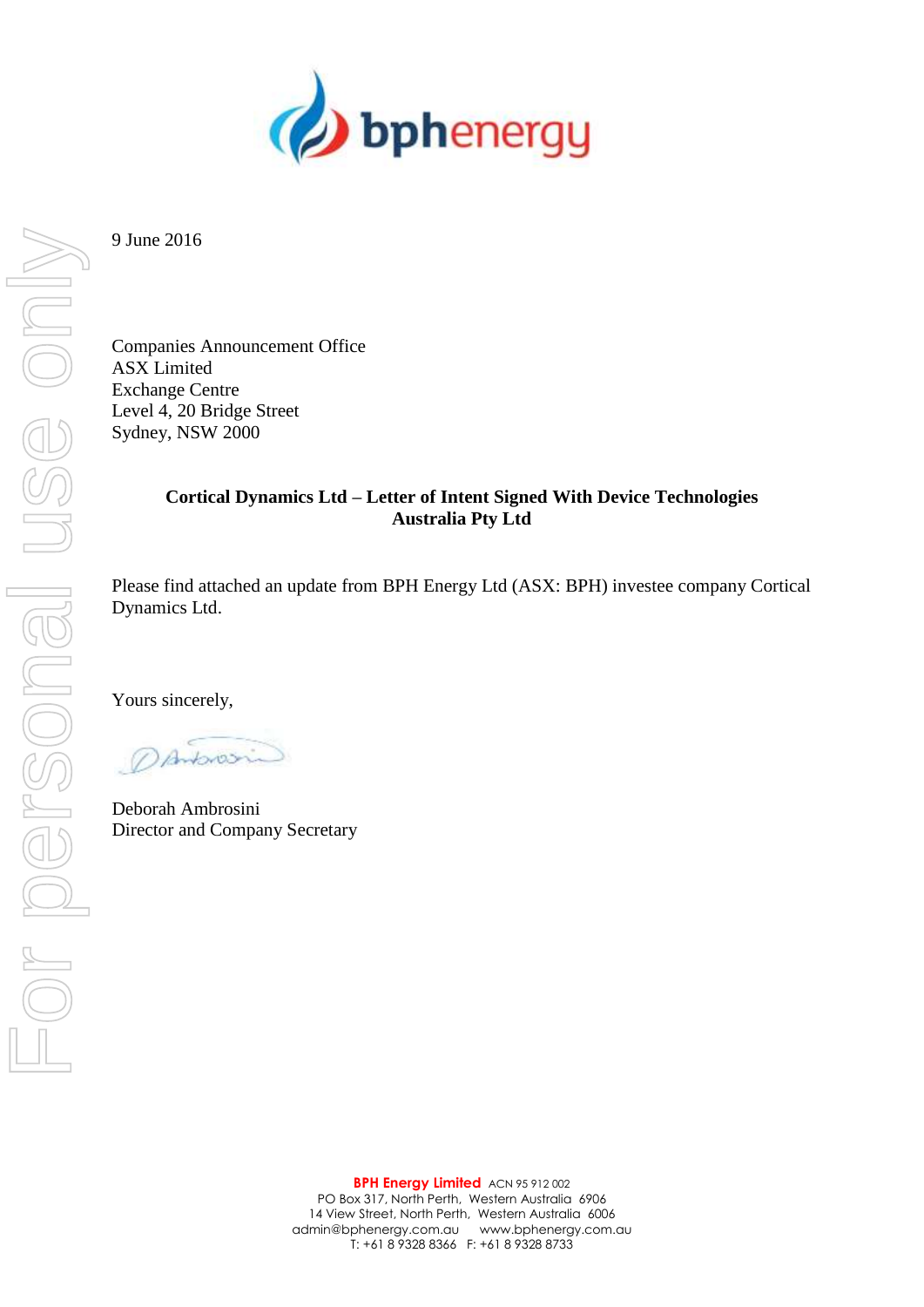

9 June 2016

BPH Energy Limited 14 View Street North Perth, WA 6006

# **CORTICAL SIGNS LETTER OF INTENT WITH DEVICE TECHNOLOGIES AUSTRALIA PTY LTD**

Cortical Dynamics Limited ("**Cortical**") is pleased to advise that it has signed a Letter Of Intent ("LOI") with Device Technologies Australia Pty Ltd ("**Device**") for Cortical's Brain Anesthesia Response ("**BAR**") Monitor.

Under the LOI Device will have exclusive distribution rights for Australia and New Zealand for the sale of products for a period of six (6) months. Subject to the overall market assessment outcome Device will have the right to continue the exclusive distribution rights for an addition 4 and a half (4.5) years.

### **About Device Technologies Australia Pty Ltd**

Device is an established distributor of quality and technologically-advanced medical equipment and consumables. The company is Australian-owned and employs more than 700 healthcare specialists and support staff in Australia and New Zealand.

Yours sincerely,

David Breeze Chairman Cortical Dynamics Ltd PO Box 317 North Perth WA 6906

### **About Cortical**

Cortical is an Australian based medical device technology company that has developed a next generation Brain Function Monitor (BAR). The core-product the BAR monitor has been developed with the objective of better detecting the effect of anaesthetic agents on brain activity, aiding anaesthetists in keeping patients optimally anaesthetised.

The BAR monitor improves on currently used electroencephalogram (EEG) technologies by incorporating the latest advances in understanding of how the brain's rhythmic electrical activity, the EEG, is produced. The approach used is fundamentally different from all other devices currently available in the market in that its underlying algorithm produces EEG indexes which are directly related to the physiological state of the patient's brain.

> **Cortical Dynamics Ltd** ACN 107 557 620 PO box 317, North Perth, WA, 6906 14 View Street, North Perth, Western Australia T: + 61 8 6467 9525 F: +61 8 9328 8733 [contact@corticaldynamics.com](mailto:contact@corticaldynamics.com) www.corticaldynamics.com

For personal use only IBENSONS